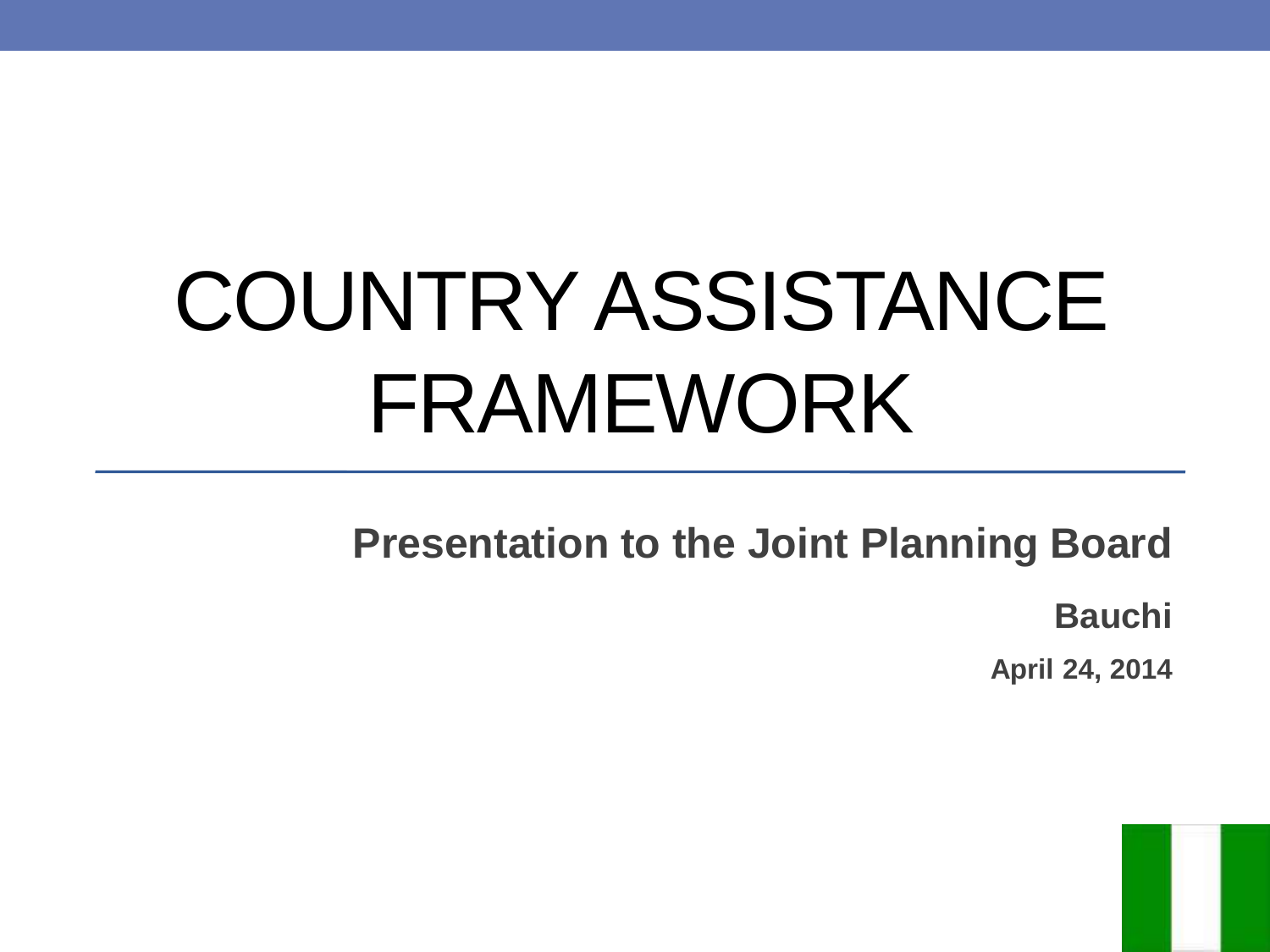### **Outline**

### 1. What is CAF?

## 2. CAF Framework

## 3. Implementation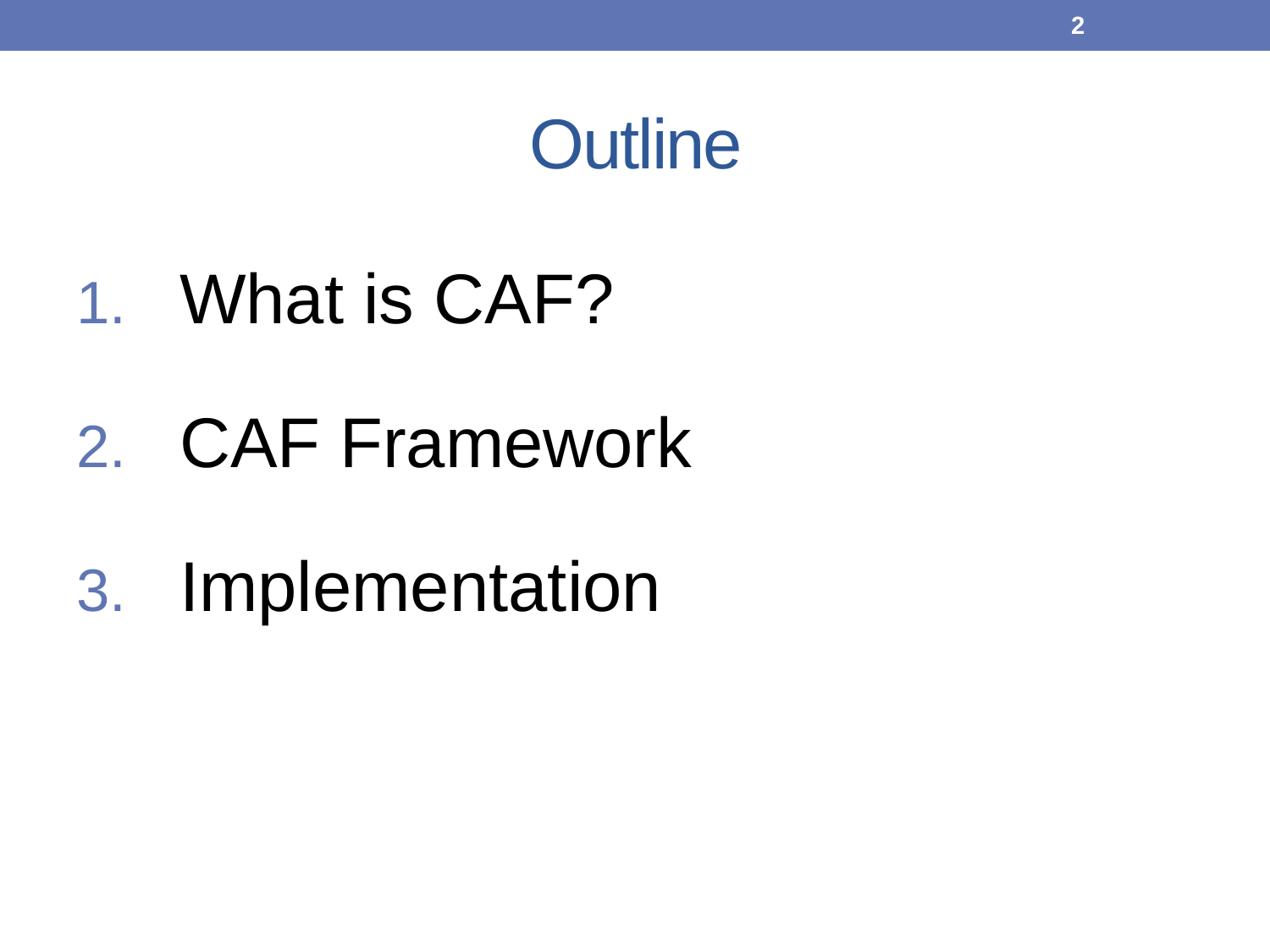## 1. What is CAF?

### • **Objective:**

To increase and reinforce development results by offering a common strategic partner approach to:

- a) Support country's development objectives and priorities
- b) Achieve greater harmonization of interventions
- c) Avoid duplication of tasks

### • **Instrument:**

Consultative process and policy dialogue instrument supporting the establishment of a platform for Nigeria's strong, socially and regionally inclusive, sustained growth, implemented through thematic/sector donor coordination groups.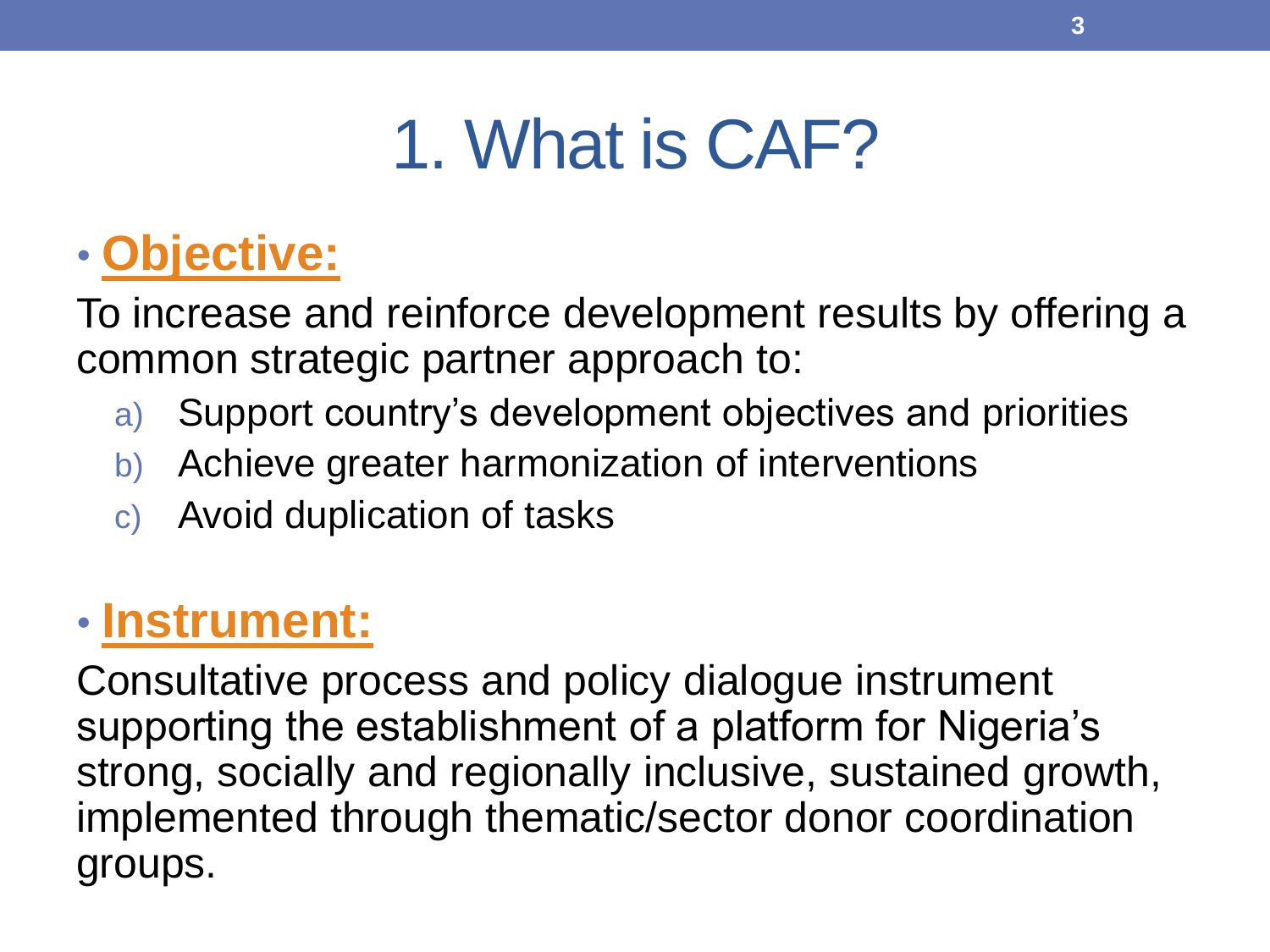### 1. What is CAF?

- **Principles of engagement:**
	- **a) Ownership**: Supporting implementation of the country's strategy, priorities derived from the Vision 20/2020, the Transformation Agenda and consultations with governments and other stakeholders
	- **b) Outcome Focus**: Focusing on results and strengthening M&E systems
	- **c) Division of Labor**: Collaborating more effectively among development partners and with the government (federal and state)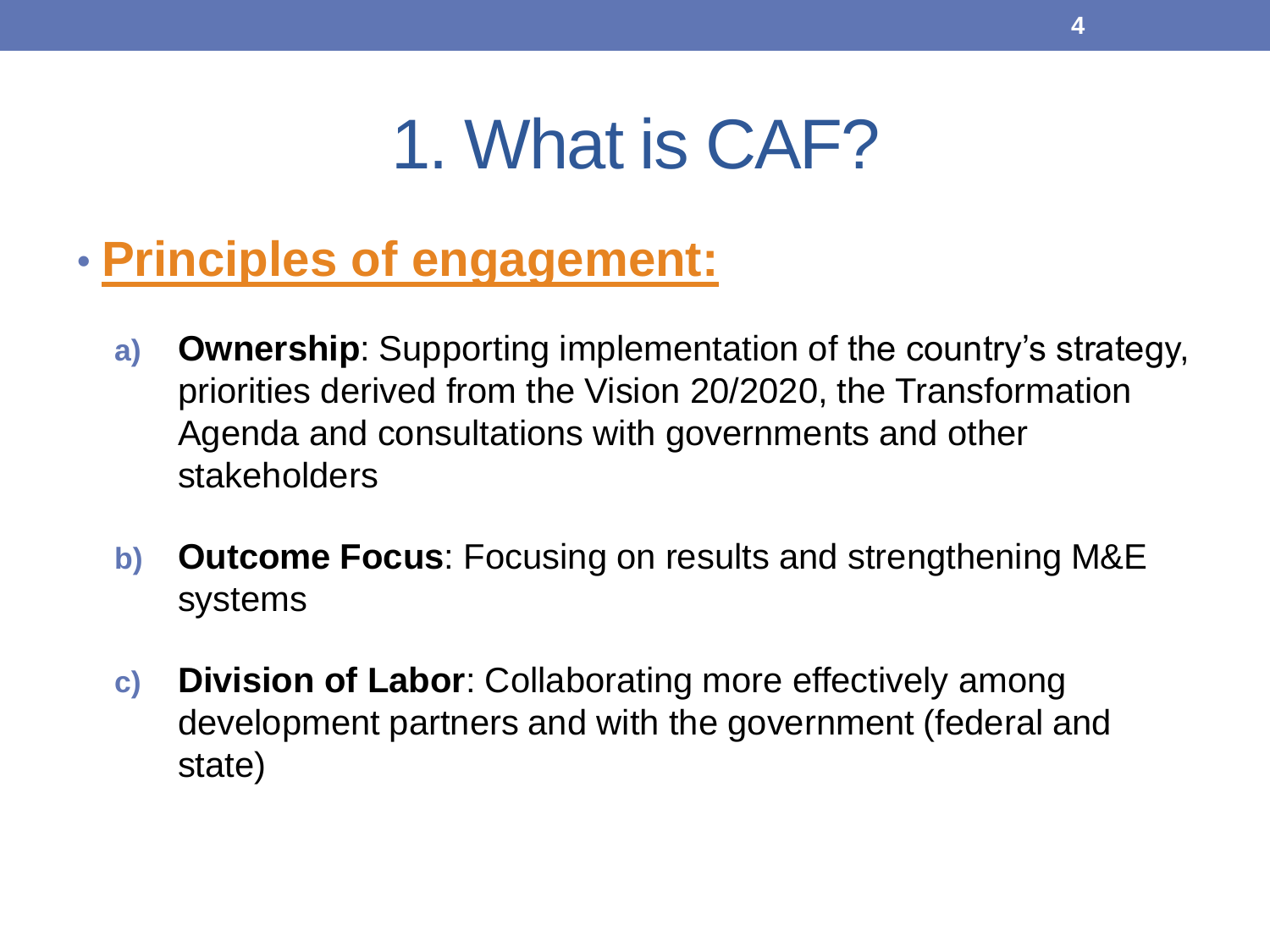### CAF PARTNERS

| <b>African Development</b><br>Bank (AfDB)          | Agence Francaise de<br>Development (AFD)                                        | Korea International<br><b>Cooperation Agency</b><br>(KOICA)                          | Canadian<br><b>International</b><br><b>Development Agency</b><br>(CIDA) |
|----------------------------------------------------|---------------------------------------------------------------------------------|--------------------------------------------------------------------------------------|-------------------------------------------------------------------------|
| Department for<br>International<br>Development, UK | Embassy of Japan,<br>Japan International<br><b>Cooperation Agency</b><br>(JICA) | <b>Embassy of the</b><br><b>Republic of China</b>                                    | <b>European Union</b><br>(EU)                                           |
| High Commission of<br>India                        | International<br><b>Monetary Fund (IMF)</b>                                     | <b>United States</b><br>Agency for<br>International<br><b>Development</b><br>(USAID) | <b>United Nations</b><br><b>System</b>                                  |
|                                                    | <b>World Bank Group</b><br>(WBG)                                                |                                                                                      |                                                                         |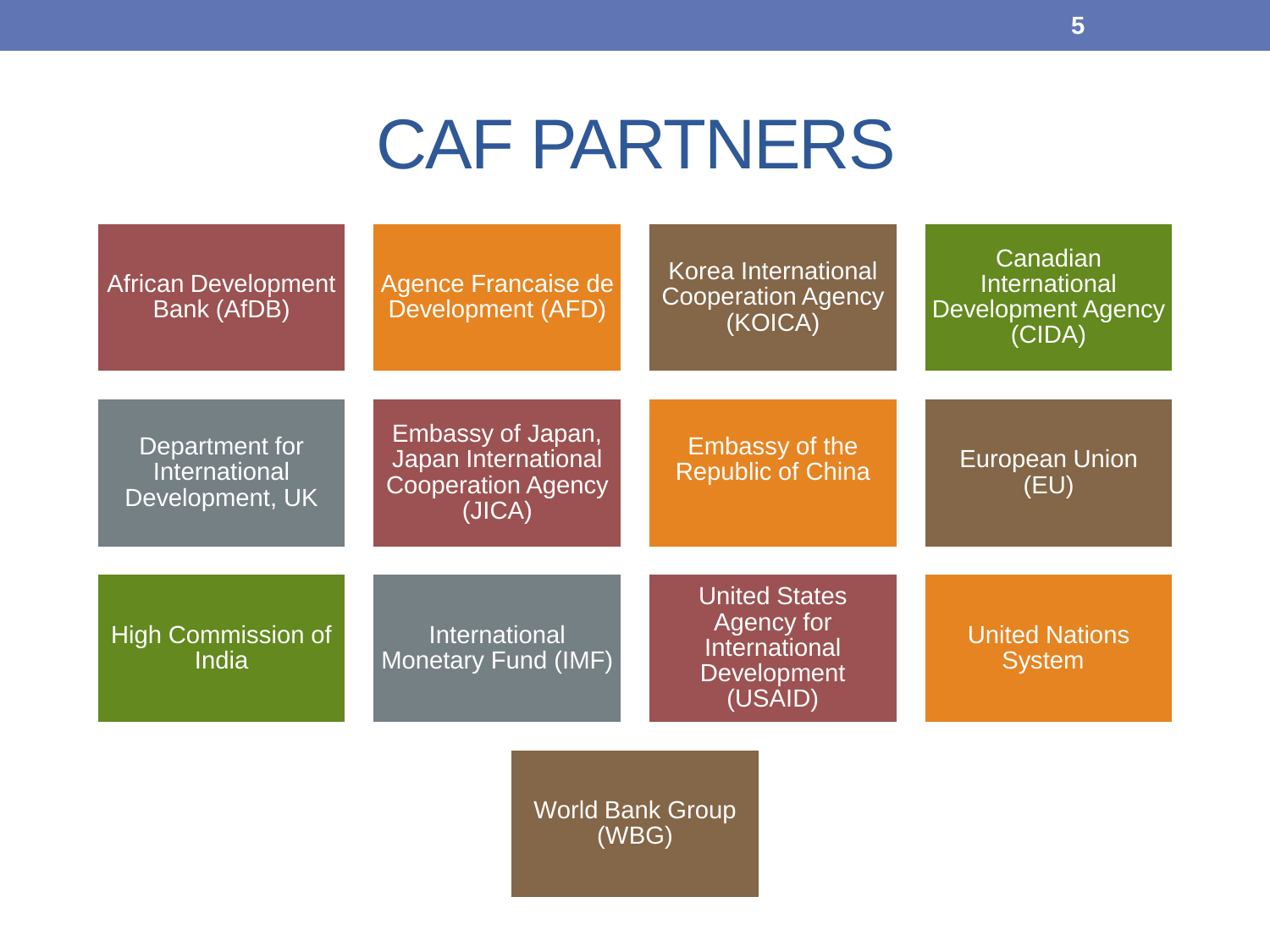## 2. CAF Framework

### Key government priorities:

- Macroeconomic stability
- Job creation through private sector development
- Infrastructural development, including power sector
- Security
- Strengthen institutions, support transparency, fight corruption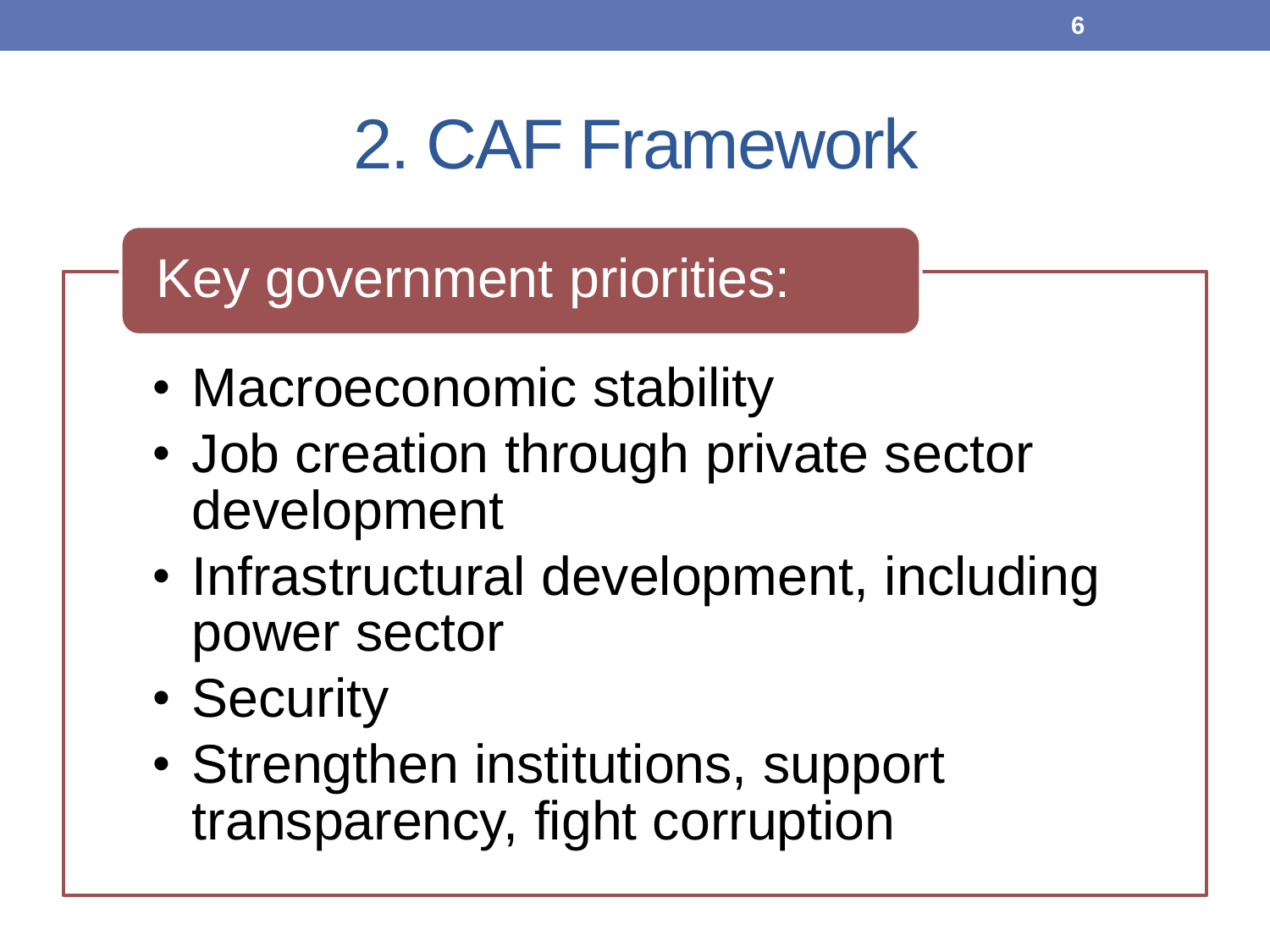| <b>Related areas of focus</b>           |                                                   |                                                       |                                             |  |  |
|-----------------------------------------|---------------------------------------------------|-------------------------------------------------------|---------------------------------------------|--|--|
| <b>Sectors with growth</b><br>potential | <b>Business/</b><br><b>Investment Climate</b>     | <b>Public Finance</b><br><b>Management</b>            | <b>Building a more</b><br>inclusive society |  |  |
| Agriculture                             | Privatization,<br>Deregulation,<br>Liberalization | <b>Fiscal consolidation</b>                           | Health                                      |  |  |
| Manufacturing                           | Access to finance                                 | Increasing non-oil revenues<br>(tax, VAT, customs)    | <b>Education &amp; Skills</b>               |  |  |
| Housing and<br>Construction             | Doing business                                    | Removal of petroleum<br>subsidies                     | Job creation<br>programs                    |  |  |
| <b>Entertainment industry</b>           | Customs and ports<br>reform                       | Sovereign Wealth Fund                                 | <b>Social Safety Nets</b>                   |  |  |
| <b>ICT</b>                              |                                                   | <b>Budget transparency</b><br>(federal, state, local) |                                             |  |  |
| Non-oil minerals                        |                                                   | Procurement, Financial<br>Management                  |                                             |  |  |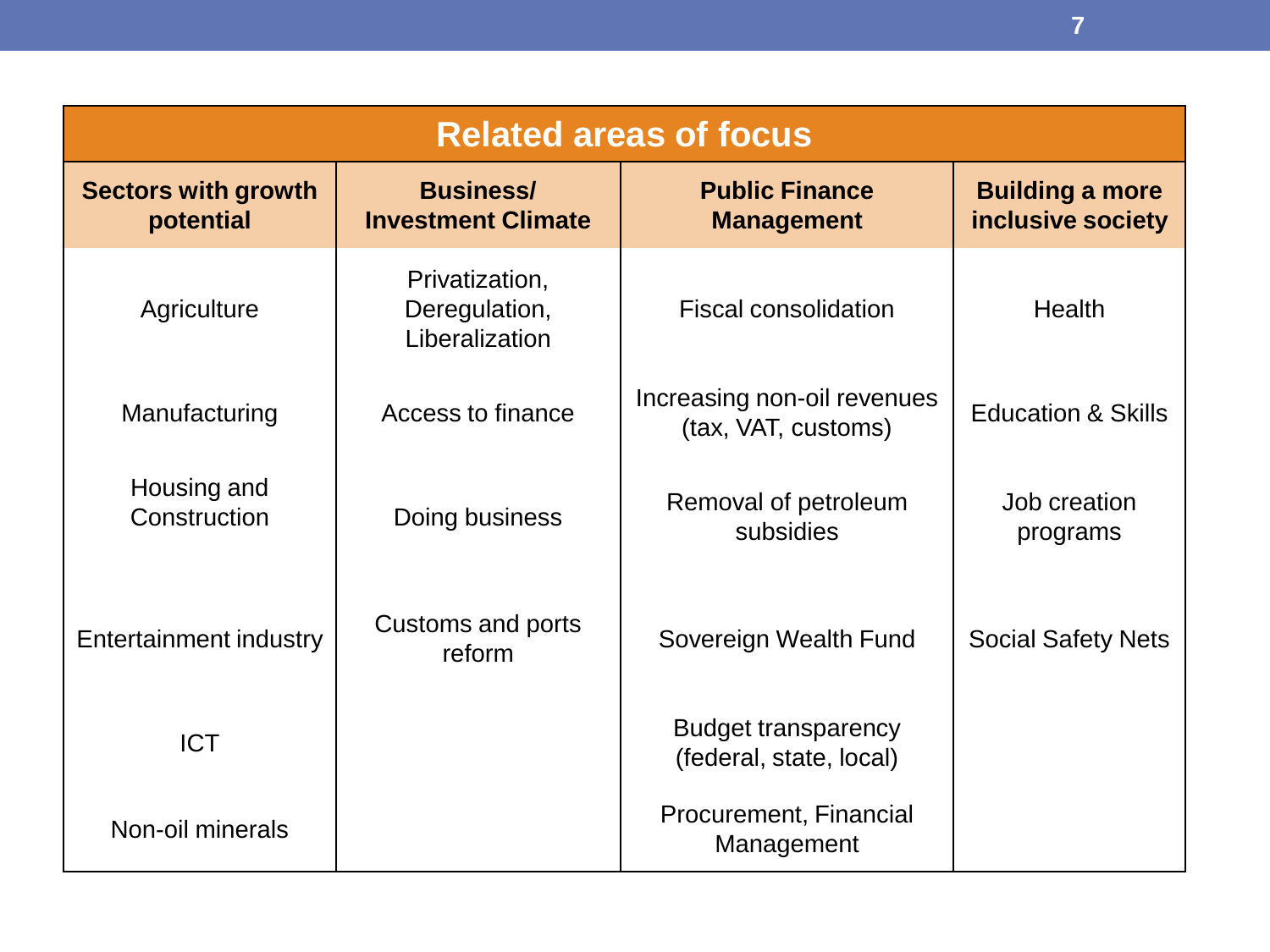## 2. CAF Framework

Nigeria's development challenges and opportunities as understood by CAF partners

### Multifaceted character of Nigeria:

- Rural/Agrarian
- Resource rich
- Urbanizing
- Conflict challenges
- High youth unemployment
- Middle income
- Low income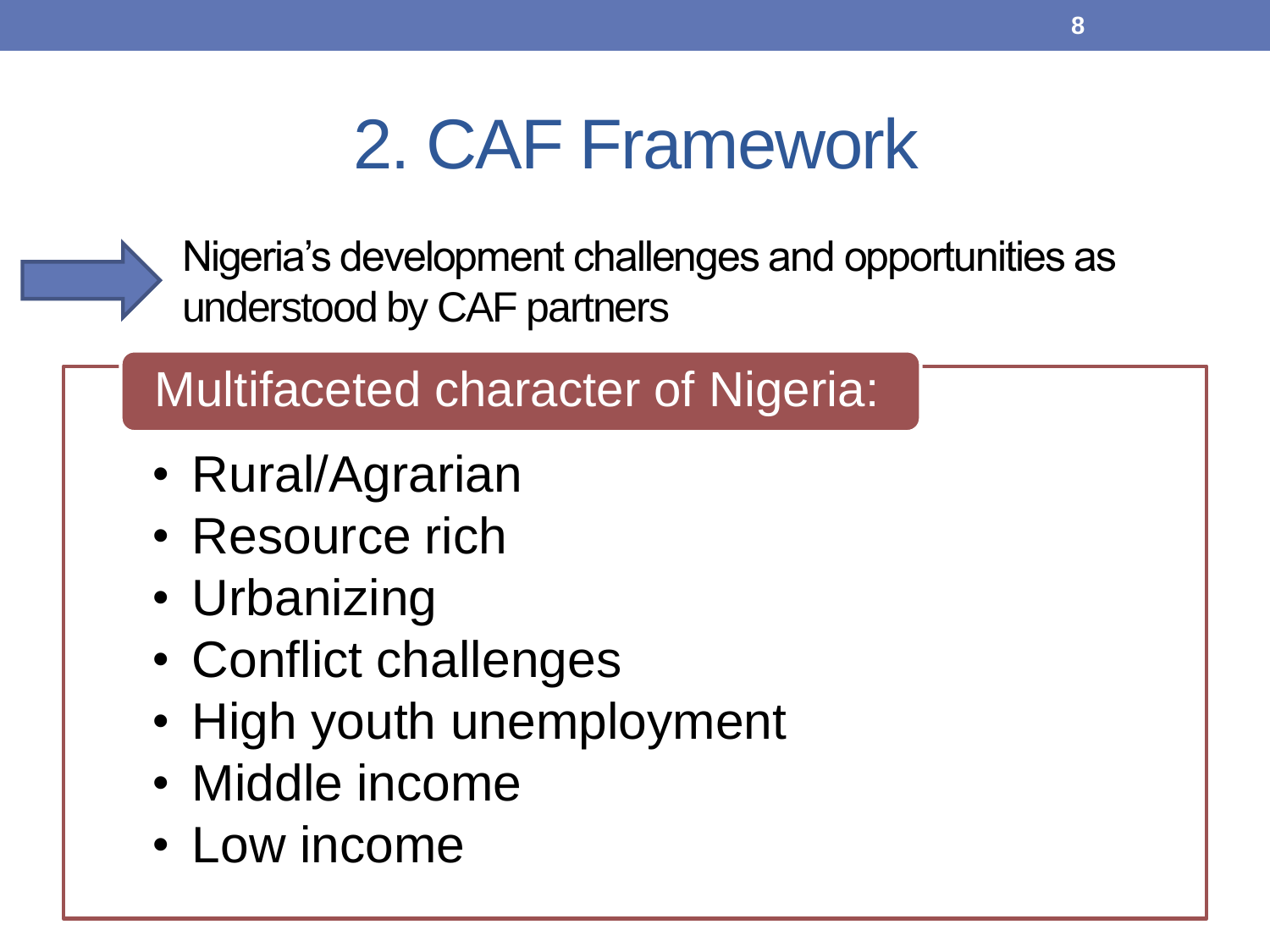### 2. CAF Framework

#### **Establish and sustain fundamentals**

- Macroeconomic stability
- Enabling business environment
- Human capital
- Rule of law and respect for rights
- Effective, accountable and transparent public sector management

#### **Strategic directions**

- Promote diversification in non-oil sector
- Integrate markets domestically and globally
- Improve selectivity and effectiveness of public investment for growth and social inclusion
- Enhance the role of private sector in development and stimulate entrepreneurship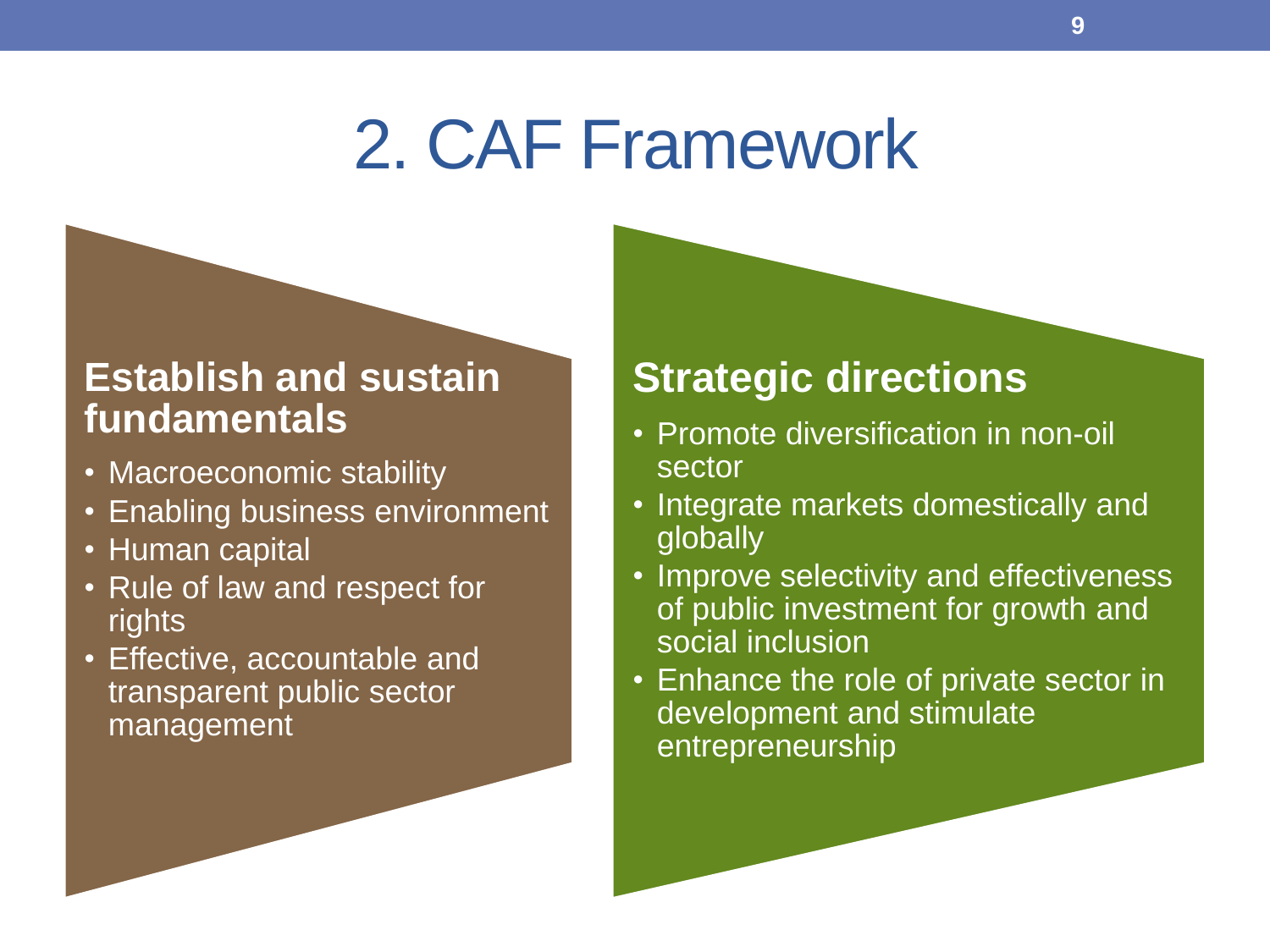

| <b>Macro-Eco.</b><br>management                                                      | <b>Competitiveness</b>                                                                                                                   | <b>Building a more</b><br>inclusive society                                                                                                      | <b>Reducing</b><br>vulnerabilities                                                                                                                                         | <b>Governance</b>                                                                                                      |
|--------------------------------------------------------------------------------------|------------------------------------------------------------------------------------------------------------------------------------------|--------------------------------------------------------------------------------------------------------------------------------------------------|----------------------------------------------------------------------------------------------------------------------------------------------------------------------------|------------------------------------------------------------------------------------------------------------------------|
| Improving<br>budget & public<br>financial<br>management,<br>including<br>procurement | Building minimum<br>infrastructure<br>platforms:<br>• Focus on power<br>& transport,<br>• Priority on<br>improving market<br>connections | Health: SOML, private<br>sector health &<br>insurance<br>Education/skills:<br>primary education,<br>TVE; cooperation with<br>private sector/NGOs | Develop strategies,<br>govern. arrangements,<br>monitoring & early<br>warning systems, and<br>response mechanisms<br>for natural hazards &<br>climate change<br>adaptation | Strengthen<br>capacity for<br>governance &<br>good governance,<br>focus on building<br>capacity of key<br>institutions |
| Increasing<br>domestic<br>revenue<br>mobilization                                    | Improved access<br>to long term<br>financing (housing,<br>SMEs, agriculture)                                                             | Water and sanitation:<br>improving water supply<br>delivery; emphasis on<br>sustainability and<br>affordability for the poor                     | Strengthen focus on<br>rural population -<br>livelihood, off-farm self-<br>employment, and<br>strengthening skills                                                         | Rule of law and<br>oversight<br>institutions                                                                           |
| Improving<br>selectivity &<br>effectiveness of<br>public<br><i>investments</i>       | • Promoting<br>economic/trade<br>diversification<br>• Improving<br>regulatory<br>environment                                             | Develop effective social<br>safety net, incl. youth<br>employment programs                                                                       |                                                                                                                                                                            | Demand for social<br>accountability                                                                                    |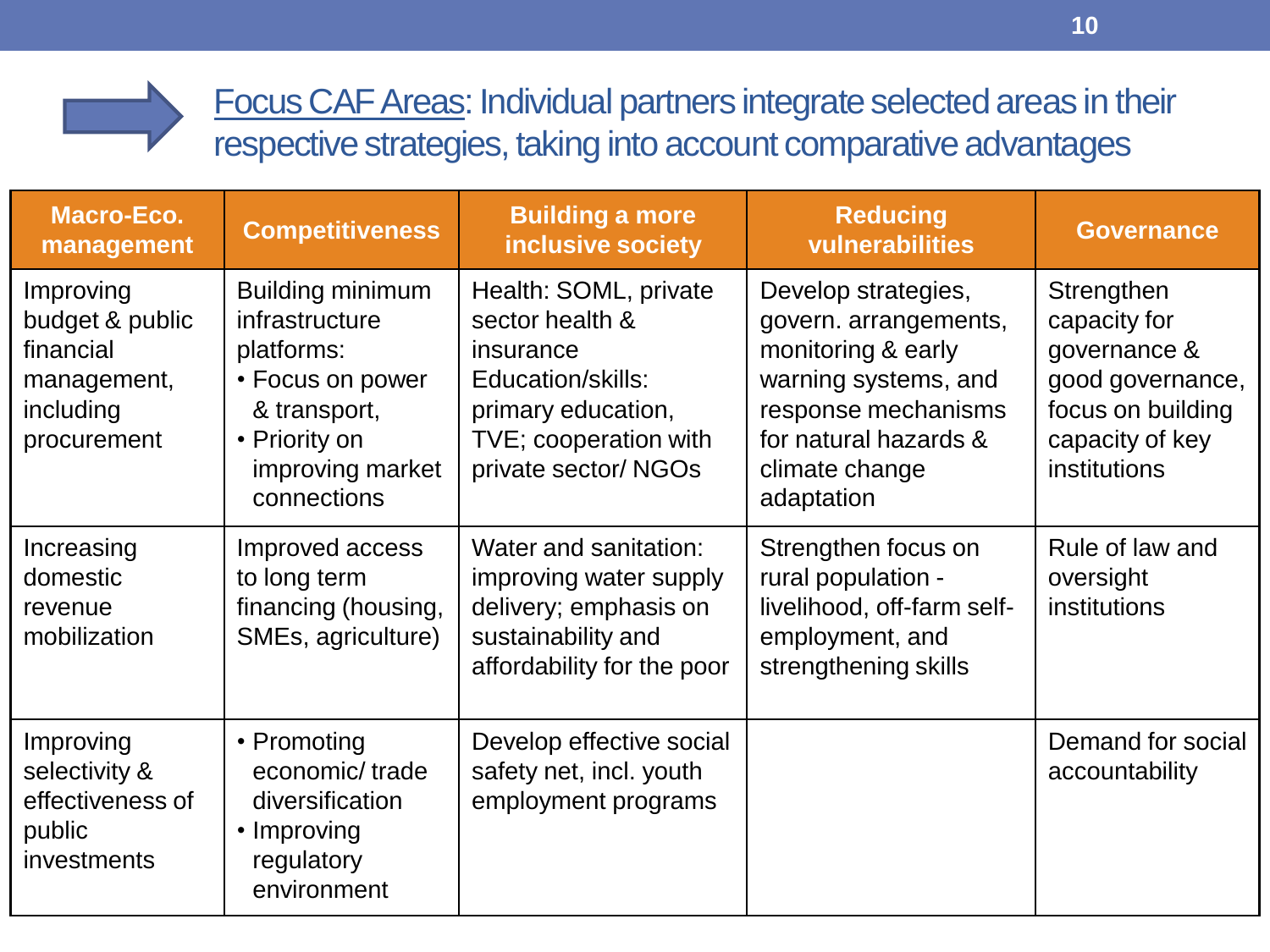## 3. Implementation challenges

### **1. Political and Security risks:**

- Delays in reform implementation due to political changes
- Capacity to intervene in some geographic areas

#### **2. Macro-economic risks:**

• Global recovery, volatility of oil prices, and sustainability of reforms

### **3. Capacity and coordination gaps:**

- Coordination across and within tiers of government
- Capacity to ensure sustainability of programs and their scaling up at subnational levels
- Capacity to ensure effective donor coordination at sub-national level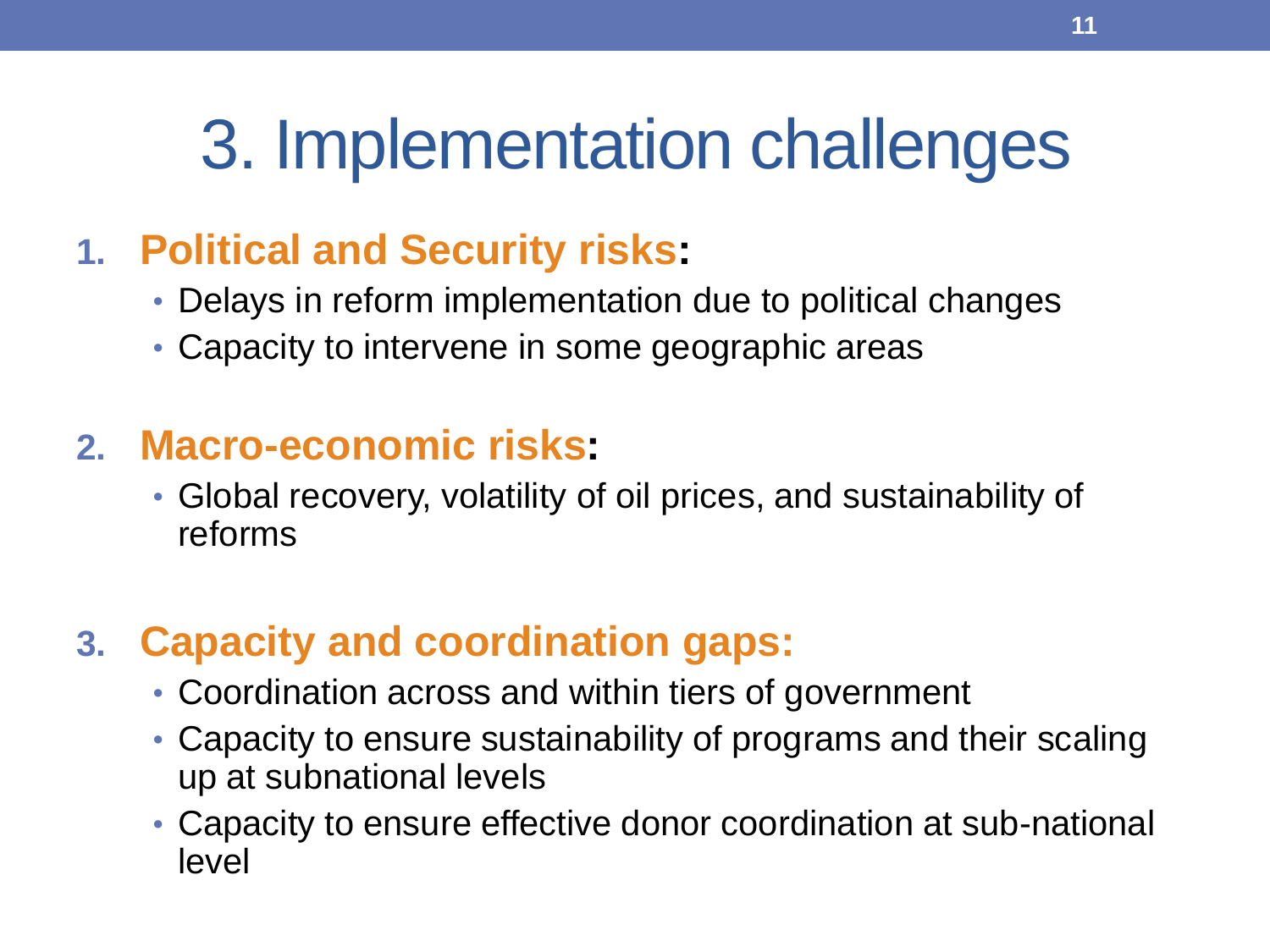## 3. Implementation framework

- 1. CAF Thematic Groups around key priorities to work with Government to ensure alignment & priorities (slide 13)
- 2. Donor data bank on aid flows to be managed by NPC (to be simplified and updated)
- 3. Need to establish a light Secretariat to facilitate interface between Government and partners
- 4. State-level engagement need to agree on:
	- A platform to interact with States: Joint Planning Board, Governors' Form etc.
	- How to structure that interaction (thematically, geographically, etc.)
	- Frequency/periodicity (biannually, annually, or more frequent)
- 5. Annual or bi-annual meeting with Federal Government to review implementation and priorities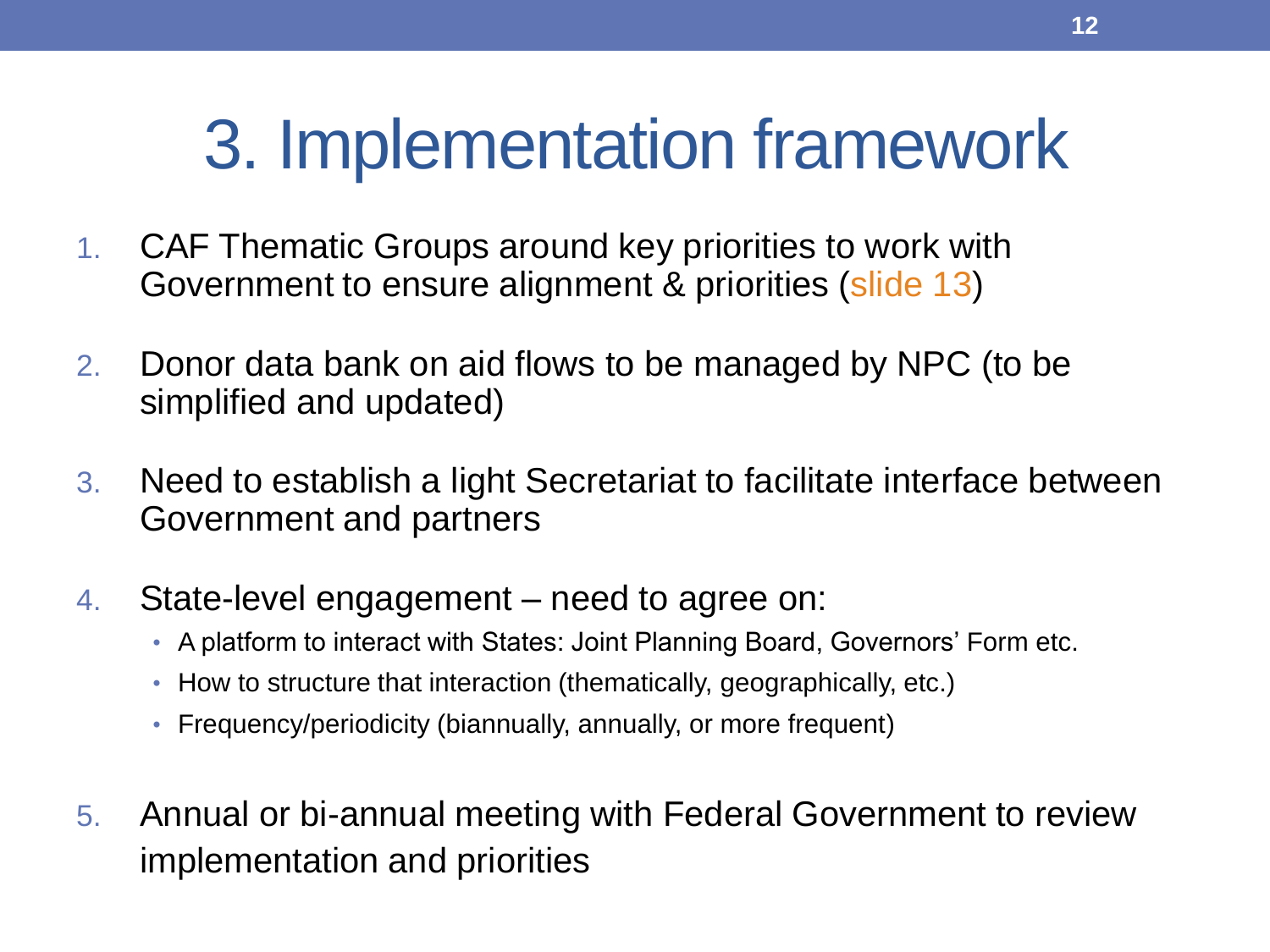### CAF Thematic Groups

| <b>S/N</b>     | <b>CAF Thematic/Working Groups</b>                    |
|----------------|-------------------------------------------------------|
| 1              | <b>Agriculture &amp; Irrigation</b>                   |
| $\overline{2}$ | <b>Education</b>                                      |
| 3              | Environment & Climate Change                          |
| $\overline{4}$ | <b>Governance &amp; Accountability-PFM</b>            |
| 5              | <b>Health</b>                                         |
| 6              | Infrastructure-Energy & Transport                     |
| 7              | <b>Macro-Economic Analysis-Statistics</b>             |
| 8              | <b>Political Governance &amp; Conflict Prevention</b> |
| 9              | Water, Sanitation, and Hygiene                        |